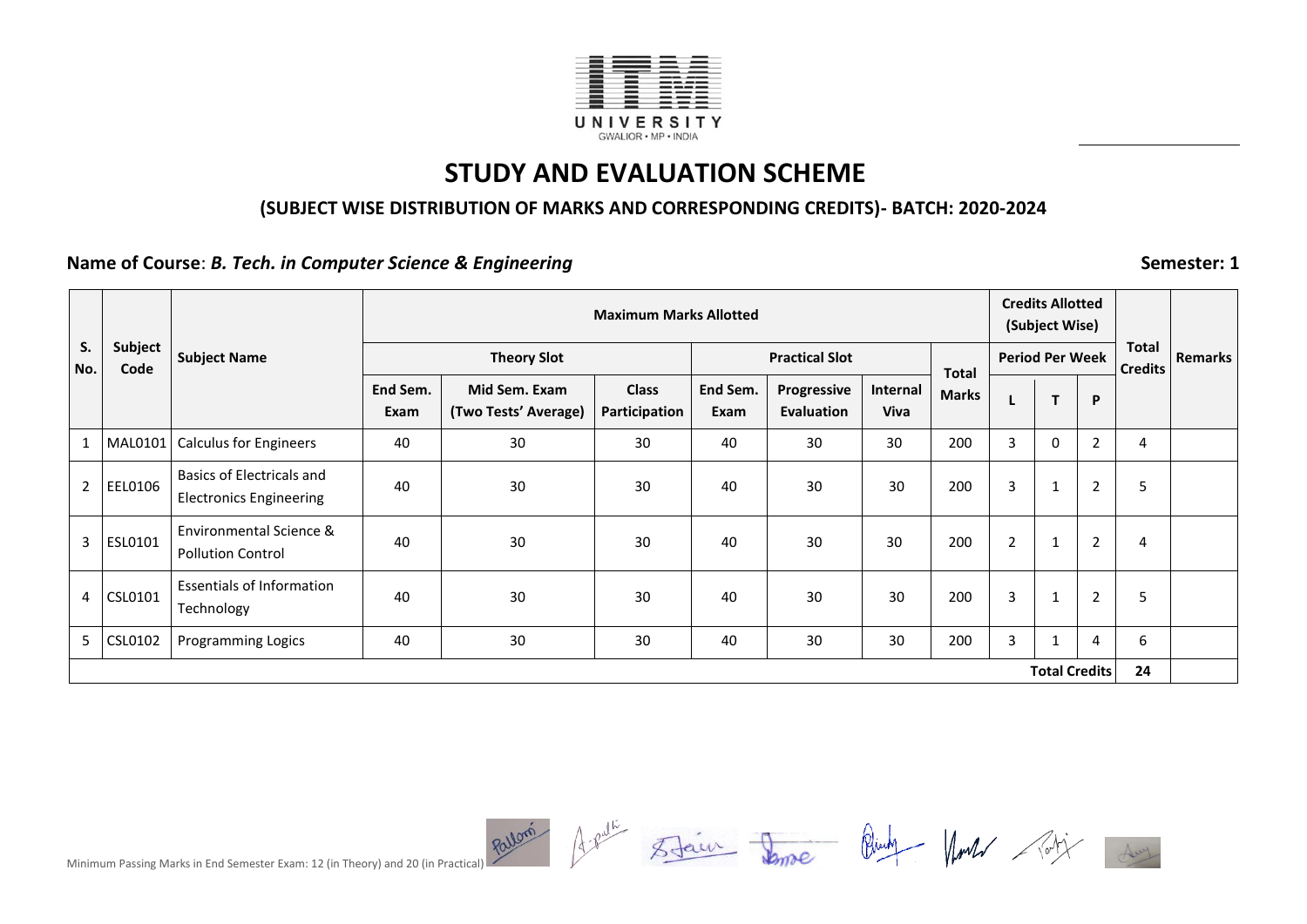

#### **(SUBJECT WISE DISTRIBUTION OF MARKS AND CORRESPONDING CREDITS)- BATCH: 2020-2024**

Name of Course: B. Tech. in Computer Science & Engineering

Semester: 2

|           |                 |                                                       |                  |                                                       | <b>Maximum Marks Allotted</b> |                  |                           |                  |       |                | <b>Credits Allotted</b><br>(Subject Wise) |                |                  |         |
|-----------|-----------------|-------------------------------------------------------|------------------|-------------------------------------------------------|-------------------------------|------------------|---------------------------|------------------|-------|----------------|-------------------------------------------|----------------|------------------|---------|
| s.<br>No. | Subject<br>Code | Subject Name                                          |                  | Theory Slot                                           |                               |                  | <b>Practical Slot</b>     |                  | Total |                | Period Per Week                           |                | Total<br>Credits | Remarks |
|           |                 |                                                       | End Sem.<br>Exam | Mid Sem. Exam<br>(Two Tests' Average)   Participation | Class                         | End Sem.<br>Exam | Progressive<br>Evaluation | Internal<br>Viva | Marks | L              | T                                         | $\mathsf{P}$   |                  |         |
|           | ECL0205         | <b>Digital Electronics</b>                            | 40               | 30                                                    | 30                            | 40               | 30                        | 30               | 200   | 3              | $\mathbf{1}$                              | $\overline{2}$ | 5                |         |
| 2         | MAL0203         | <b>Statistics for Engineers</b>                       | 40               | 30                                                    | 30                            | 40               | 30                        | 30               | 200   | 3              | 1                                         | 2              | 5                |         |
| 3         | HUL0201         | Communication Skills &<br>Colloquium                  | 40               | 30                                                    | 30                            | 40               | 30                        | 30               | 200   | $\overline{2}$ | 1                                         | $\overline{2}$ | 4                |         |
| 4         | CSL0202         | Web Architecture and Design                           | 40               | 30                                                    | 30                            | 40               | 30                        | 30               | 200   | 3              | 1                                         | $\overline{2}$ | 5                |         |
| 5         | CSL0203         | Object Oriented<br>Programming paradigm with<br>$C++$ | 40               | 30                                                    | 30                            | 40               | 30                        | 30               | 200   | 3              | 1                                         | 4              | 6                |         |
|           |                 |                                                       |                  |                                                       |                               |                  |                           |                  |       |                | <b>Total Credits</b>                      |                | 25               |         |

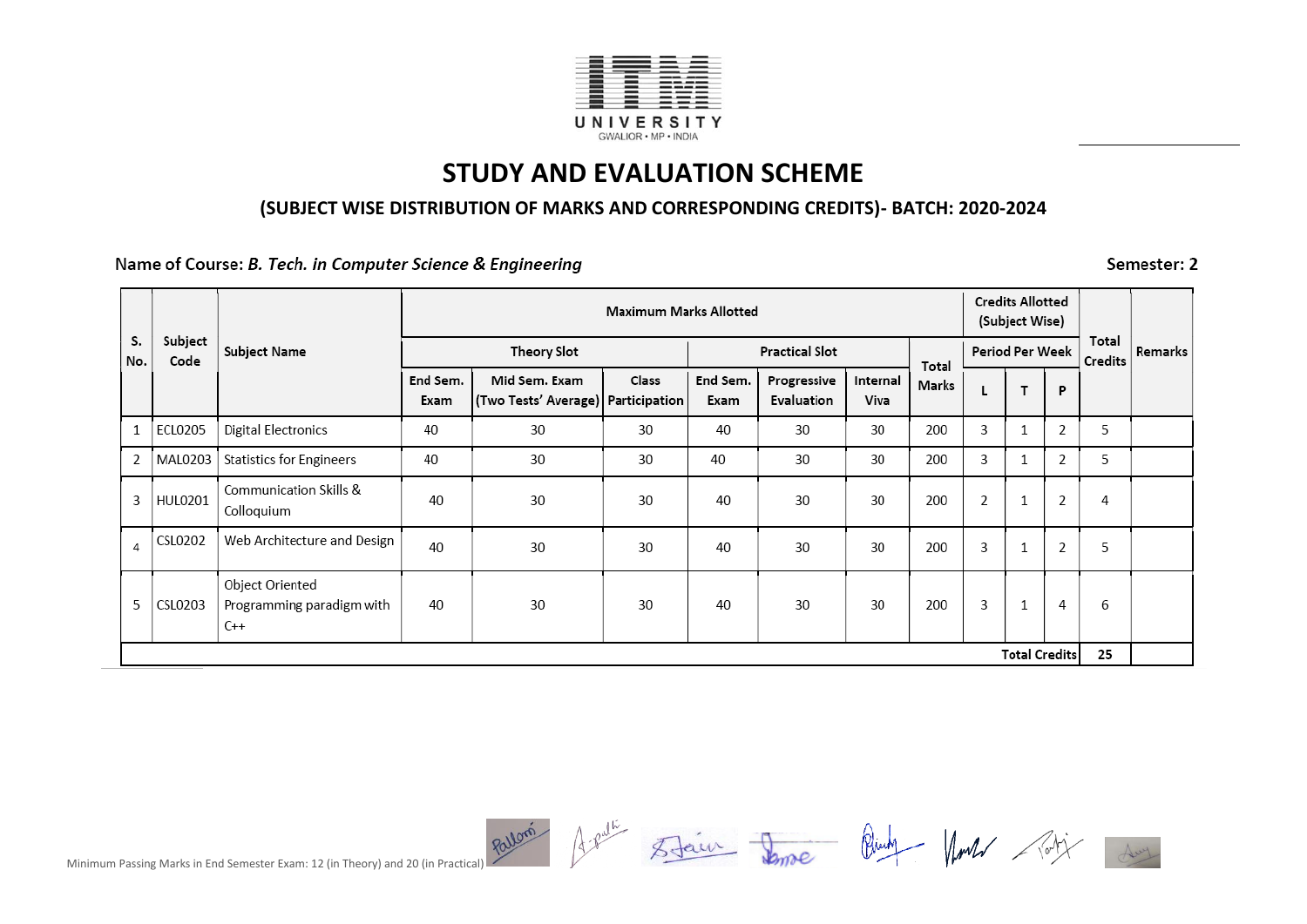

#### **(SUBJECT WISE DISTRIBUTION OF MARKS AND CORRESPONDING CREDITS) BATCH: 2019-2023**

**Name of Course:** *B. Tech. in Computer Science & Engineering* **<b>Semester: 3** Semester: 3

| S.             |                        |                                      |                              |                                       | <b>Maximum Marks Allotted</b> |                          |                                  |                          |              |                | <b>Credits Allotted</b><br>(Subject Wise) |                |                                | <b>Remarks</b> |
|----------------|------------------------|--------------------------------------|------------------------------|---------------------------------------|-------------------------------|--------------------------|----------------------------------|--------------------------|--------------|----------------|-------------------------------------------|----------------|--------------------------------|----------------|
| No.            | <b>Subject</b><br>Code | <b>Subject Name</b>                  |                              | <b>Theory Slot</b>                    |                               |                          | <b>Practical Slot</b>            |                          | <b>Total</b> |                | <b>Period Per Week</b>                    |                | <b>Total</b><br><b>Credits</b> |                |
|                |                        |                                      | End Sem.<br>Exam             | Mid Sem. Exam<br>(Two Tests' Average) | <b>Class</b><br>Participation | End Sem.<br>Exam         | Progressive<br><b>Evaluation</b> | Internal<br>Viva         | <b>Marks</b> |                | T.                                        | P              |                                |                |
| 1              | MAL0305                | <b>Engineering Mathematics-</b><br>Ш | 40                           | 30                                    | 30                            |                          |                                  | $\overline{\phantom{a}}$ | 100          | 3              | $\mathbf{1}$                              | 0              | 4                              |                |
| $\overline{2}$ | <b>ECL0306</b>         | <b>Digital Electronics</b>           | 40                           | 30                                    | 30                            | 40                       | 30                               | 30                       | 200          | 3              | $\mathbf{1}$                              | $\overline{2}$ | 5                              |                |
| 3              | CSL0306                | <b>Operating System</b>              | 40                           | 30                                    | 30                            | 40                       | 30                               | 30                       | 200          | 3              | $\mathbf{1}$                              | $\mathbf{2}$   | 5                              |                |
| 4              | CSL0357                | Data Structures &<br>Applications    | 40                           | 30                                    | 30                            | 40                       | 30                               | 30                       | 200          | $\overline{2}$ | $\mathbf{1}$                              | 4              | 5                              |                |
| 5              | <b>CSL0358</b>         | Software Engineering                 | 40                           | 30                                    | 30                            | $\overline{\phantom{a}}$ |                                  | $\overline{\phantom{a}}$ | 100          | 3              | $\mathbf{1}$                              | 0              | 4                              |                |
| 6.             | CSP0304                | Java Programming                     | $\qquad \qquad \blacksquare$ | $\overline{\phantom{a}}$              | $\overline{\phantom{a}}$      | 40                       | 30                               | 30                       | 100          | $\mathbf 0$    | $\mathbf 0$                               | 6              | 3                              |                |
| 7.             | CSD0301                | <b>Industrial Training-I</b>         | $\overline{\phantom{a}}$     | $\overline{\phantom{a}}$              | $\overline{\phantom{a}}$      | 40                       | 30                               | 30                       | 100          | 0              | 0                                         | 4              | $\overline{2}$                 |                |
|                |                        |                                      |                              |                                       |                               |                          |                                  |                          |              |                | <b>Total Credits</b>                      |                | 28                             |                |

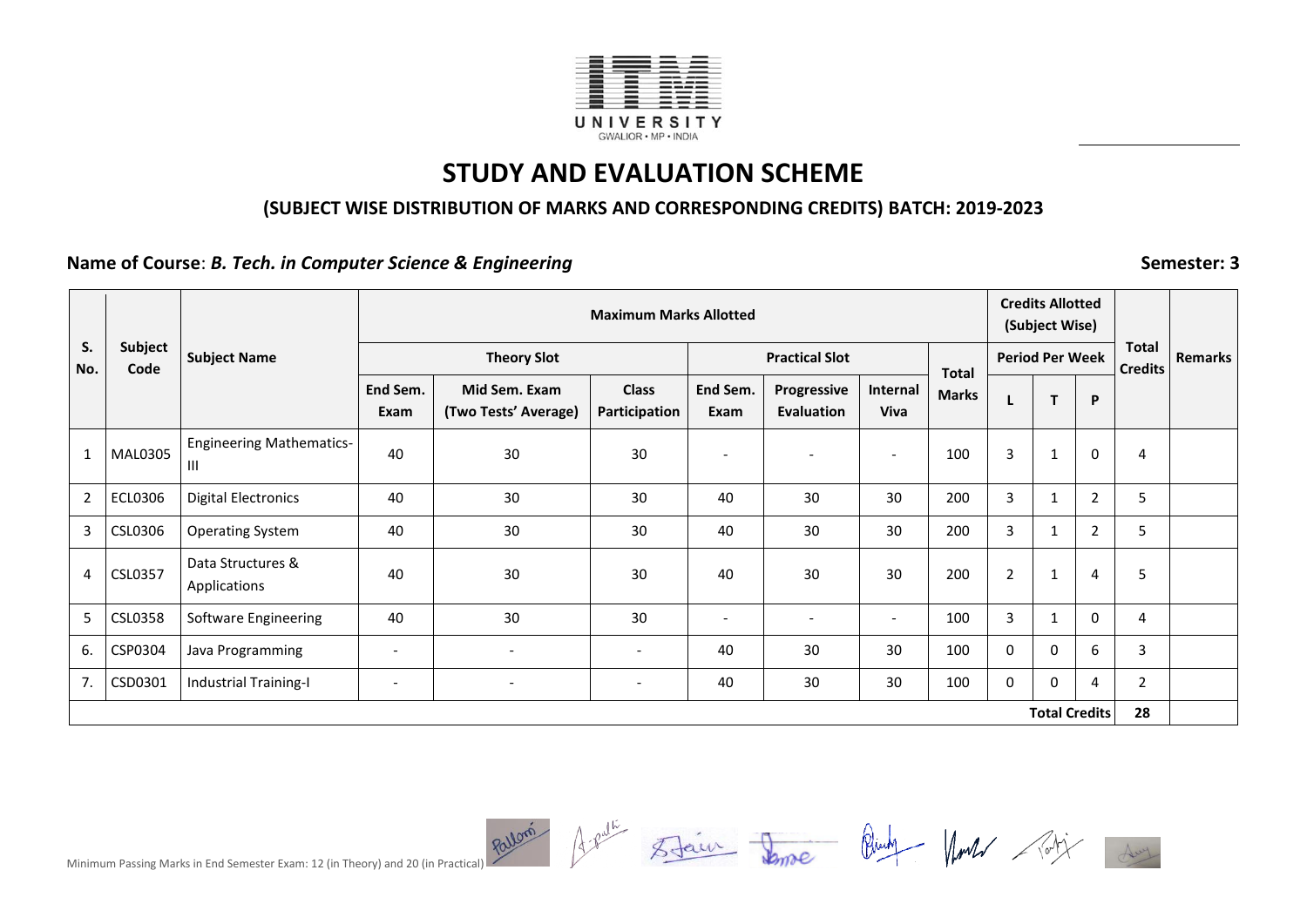

#### **(SUBJECT WISE DISTRIBUTION OF MARKS AND CORRESPONDING CREDITS) BATCH: 2019-2023**

### **Name of Course:** *B. Tech. in Computer Science & Engineering* **<b>Semester: 4** Semester: 4

| S.             |                 |                                                    | <b>Maximum Marks Allotted</b> |                                                       |              |                          |                           |                          |                              |                | <b>Credits Allotted</b><br>(Subject Wise) |                |                                |                |
|----------------|-----------------|----------------------------------------------------|-------------------------------|-------------------------------------------------------|--------------|--------------------------|---------------------------|--------------------------|------------------------------|----------------|-------------------------------------------|----------------|--------------------------------|----------------|
| No.            | Subject<br>Code | <b>Subject Name</b>                                |                               | <b>Theory Slot</b>                                    |              |                          | <b>Practical Slot</b>     |                          |                              |                | <b>Period Per Week</b>                    |                | <b>Total</b><br><b>Credits</b> | <b>Remarks</b> |
|                |                 |                                                    | End Sem.<br>Exam              | Mid Sem. Exam<br>(Two Tests' Average)   Participation | <b>Class</b> | End Sem.<br>Exam         | Progressive<br>Evaluation | Internal<br><b>Viva</b>  | <b>Total</b><br><b>Marks</b> |                | T                                         | P              |                                |                |
| $\mathbf{1}$   | MAL0409         | Engineering Mathematics - IV                       | 40                            | 30                                                    | 30           | $\overline{\phantom{a}}$ |                           | $\overline{\phantom{a}}$ | 100                          | 3              | -1                                        | $\mathbf{0}$   | 4                              |                |
| $\overline{2}$ | <b>ECL0427</b>  | Analog and Digital<br>Communication                | 40                            | 30                                                    | 30           | 40                       | 30                        | 30                       | 200                          | $\overline{2}$ | $\mathbf{1}$                              | $\overline{2}$ | 4                              |                |
| 3              | <b>CSL0458</b>  | Computer System<br>Organization                    | 40                            | 30                                                    | 30           | 40                       | 30                        | 30                       | 200                          | 3              | 1                                         | 2              | 5                              |                |
|                | 4 CSL0460       | Data Communication and<br><b>Computer Networks</b> | 40                            | 30                                                    | 30           | 40                       | 30                        | 30                       | 200                          | 3              | $\mathbf{1}$                              | $\overline{2}$ | 5                              |                |
|                | 5 CSL0407       | Database Management<br>System                      | 40                            | 30                                                    | 30           | 40                       | 30                        | 30                       | 200                          | $\overline{2}$ | -1                                        | 4              | 5                              |                |
| 6              | CSP0405         | Server side Programming                            |                               |                                                       |              | 40                       | 30                        | 30                       | 100                          | 0              | $\mathbf 0$                               | 6              | 3                              |                |
|                |                 |                                                    |                               |                                                       |              |                          |                           |                          |                              |                | <b>Total Credits</b>                      |                | 26                             |                |

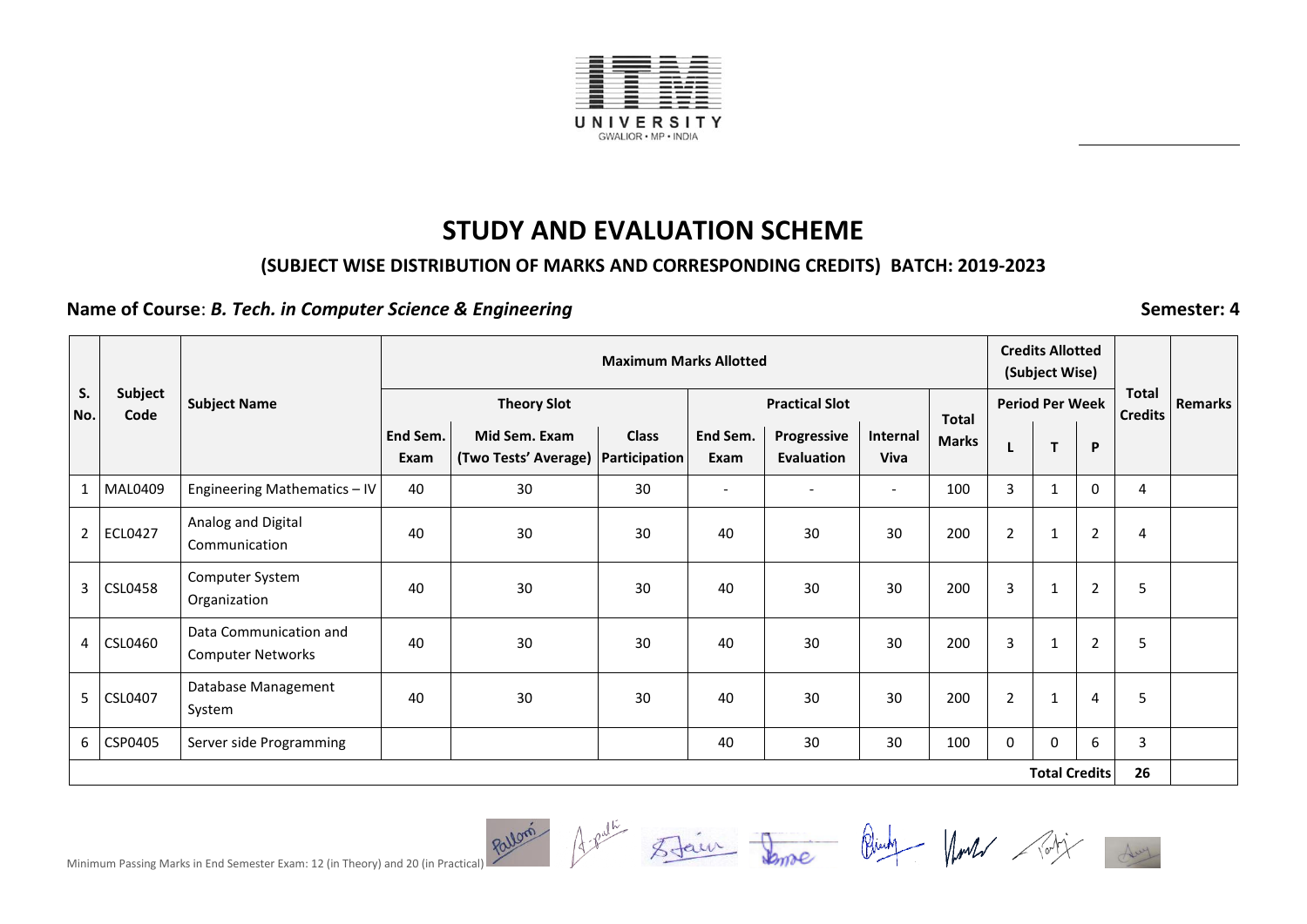

### **(SUBJECT WISE DISTRIBUTION OF MARKS AND CORRESPONDING CREDITS) BATCH: 2018-2022**

**Name of Course:** *B. Tech. in Computer Science & Engineering* **<b>***Semester: 5* 

|                |                 |                                             |                          |                                       | <b>Maximum Marks Allotted</b> |                          |                                  |                          |              |                | <b>Credits Allotted</b><br>(Subject Wise) |                |                                |                |
|----------------|-----------------|---------------------------------------------|--------------------------|---------------------------------------|-------------------------------|--------------------------|----------------------------------|--------------------------|--------------|----------------|-------------------------------------------|----------------|--------------------------------|----------------|
| S.<br>No.      | Subject<br>Code | <b>Subject Name</b>                         |                          | <b>Theory Slot</b>                    |                               |                          | <b>Practical Slot</b>            |                          | <b>Total</b> |                | <b>Period Per Week</b>                    |                | <b>Total</b><br><b>Credits</b> | <b>Remarks</b> |
|                |                 |                                             | End Sem.<br>Exam         | Mid Sem. Exam<br>(Two Tests' Average) | <b>Class</b><br>Participation | End Sem.<br>Exam         | Progressive<br><b>Evaluation</b> | Internal<br><b>Viva</b>  | <b>Marks</b> |                | $\mathbf{T}$                              | P              |                                |                |
| 1              | CSL0501         | <b>Computer Graphics and</b><br>Multimedia  | 40                       | 30                                    | 30                            | 40                       | 30                               | 30                       | 200          | 3              | 1                                         | 2              | 5                              |                |
| $\overline{2}$ | <b>CSL0502</b>  | Cryptography and<br><b>Network Security</b> | 40                       | 30                                    | 30                            | $\overline{\phantom{a}}$ | $\overline{\phantom{a}}$         | $\overline{\phantom{a}}$ | 100          | 3              | 1                                         | 0              | 4                              |                |
| $\mathbf{3}$   | CSL0516         | Theory of Computation                       | 40                       | 30                                    | 30                            |                          |                                  | $\overline{\phantom{a}}$ | 100          | $\overline{3}$ | $\mathbf 1$                               | $\mathbf 0$    | 4                              |                |
| 4              | <b>CSL0559</b>  | Design and Analysis of<br>Algorithms        | 40                       | 30                                    | 30                            | 40                       | 30                               | 30                       | 200          | 3              | $\mathbf{1}$                              | $\overline{2}$ | 5                              |                |
| 5              | CSL0503         | <b>Fundamentals of Cloud</b><br>Computing   | 40                       | 30                                    | 30                            | $\overline{\phantom{a}}$ | $\overline{\phantom{a}}$         | $\overline{a}$           | 100          | 3              | 1                                         | $\mathbf 0$    | 4                              |                |
| 6              | CSP0504         | Python Programming                          | $\overline{\phantom{a}}$ |                                       | $\overline{\phantom{a}}$      | 40                       | 30                               | 30                       | 200          | $\mathbf 0$    | 0                                         | 6              | 3                              |                |
|                | CSD0505         | <b>Industrial Training-I</b>                | $\overline{\phantom{a}}$ | $\overline{\phantom{a}}$              | $\overline{\phantom{a}}$      | 40                       | 30                               | 30                       | 100          | 0              | $\Omega$                                  | 4              | $\overline{2}$                 |                |
|                |                 |                                             |                          |                                       |                               |                          |                                  |                          |              |                | <b>Total Credits</b>                      |                | 27                             |                |



Minimum Passing Marks in End Semester Exam: 12 (in Theory) and 20 (in Practical) Rollom Assume State Continum Passing Marks in End Semester Exam: 12 (in Theory) and 20 (in Practical)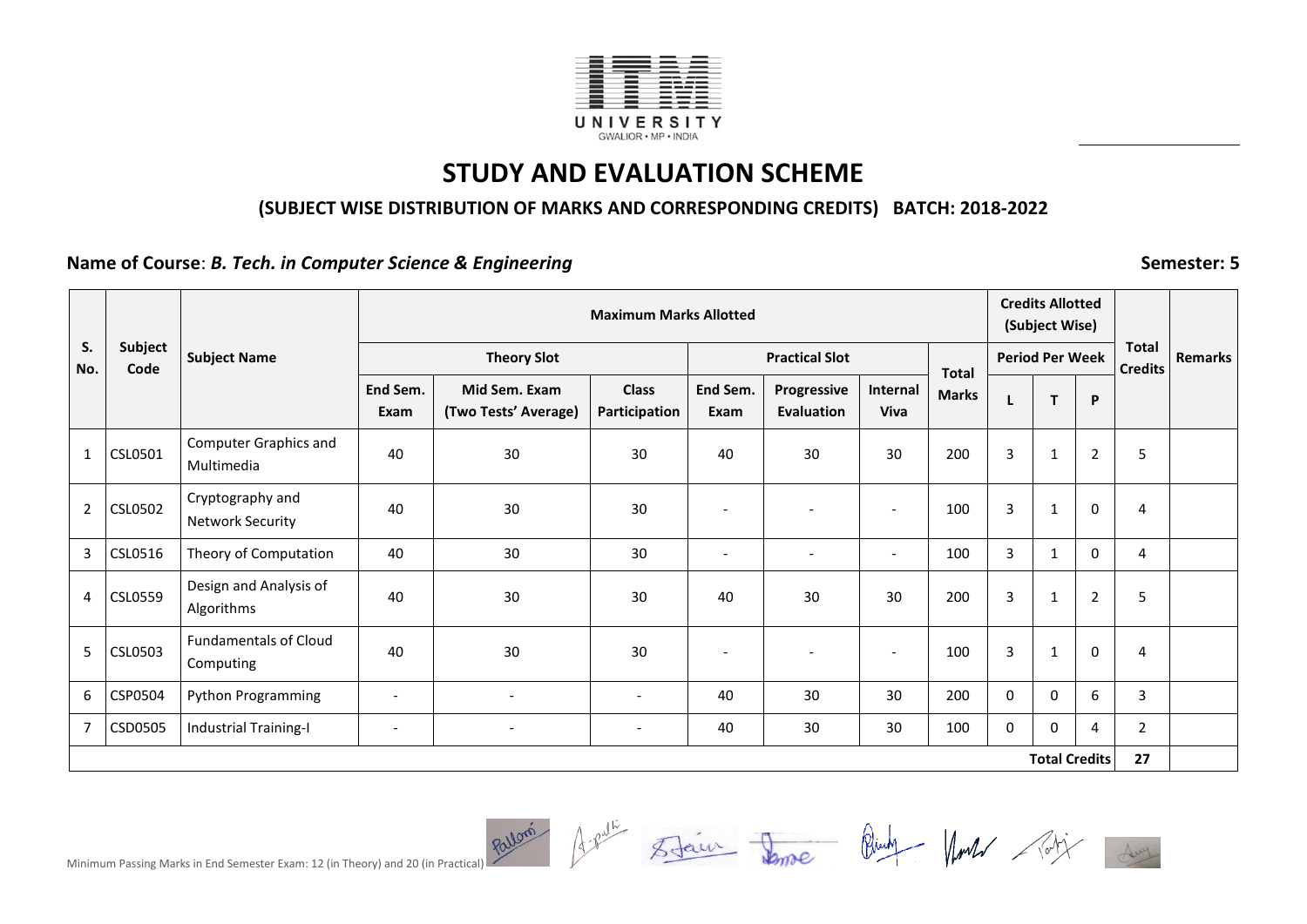

#### **(SUBJECT WISE DISTRIBUTION OF MARKS AND CORRESPONDING CREDITS) BATCH: 2018-2022**

**Name of Course:** *B. Tech. in Computer Science & Engineering* **<b>Semester: 6** Semester: 6

| S.             | Subject        | <b>Subject Name</b>             |                          | <b>Theory Slot</b>                    | <b>Maximum Marks Allotted</b> |                  | <b>Practical Slot</b>            |                          |                              |                | <b>Credits Allotted</b><br>(Subject Wise)<br><b>Period Per Week</b> |                | Total          | <b>Remarks</b> |
|----------------|----------------|---------------------------------|--------------------------|---------------------------------------|-------------------------------|------------------|----------------------------------|--------------------------|------------------------------|----------------|---------------------------------------------------------------------|----------------|----------------|----------------|
| No.            | Code           |                                 | End Sem.<br>Exam         | Mid Sem. Exam<br>(Two Tests' Average) | <b>Class</b><br>Participation | End Sem.<br>Exam | Progressive<br><b>Evaluation</b> | Internal<br><b>Viva</b>  | <b>Total</b><br><b>Marks</b> |                | T                                                                   | P              | <b>Credits</b> |                |
| $\mathbf{1}$   | CSL0661        | <b>Digital Image Processing</b> | 40                       | 30                                    | 30                            | 40               | 30                               | 30                       | 200                          | 3              |                                                                     | $\overline{2}$ | 5              |                |
| $\overline{2}$ | CSL0662        | <b>Compiler Design</b>          | 40                       | 30                                    | 30                            |                  |                                  | $\overline{\phantom{a}}$ | 100                          | 3              |                                                                     | $\mathbf 0$    | 4              |                |
| 3              | CSL0663        | Artificial Intelligence         | 40                       | 30                                    | 30                            | 40               | 30                               | 30                       | 200                          | $\overline{2}$ |                                                                     | $\overline{2}$ | 4              |                |
| 4              | CSL0664        | Advance Cloud computing         | 40                       | 30                                    | 30                            |                  |                                  | $\overline{\phantom{0}}$ | 100                          | 3              |                                                                     | $\Omega$       | 4              |                |
| 5              | <b>CSL0668</b> | Distributed System              | 40                       | 30                                    | 30                            |                  |                                  | $\overline{\phantom{a}}$ | 100                          | 3              |                                                                     | $\mathbf{0}$   | 4              |                |
| 6              | CSD0601        | Minor Project                   | $\overline{\phantom{a}}$ | $\overline{\phantom{a}}$              | $\overline{\phantom{a}}$      | 40               | 30                               | 30                       | 100                          | 0              | 0                                                                   | 6              | 3              |                |
|                |                |                                 |                          |                                       |                               |                  |                                  |                          |                              |                | <b>Total Credits</b>                                                |                | 24             |                |

Minimum Passing Marks in End Semester Exam: 12 (in Theory) and 20 (in Practical) Rollom Assume State Continum Passing Marks in End Semester Exam: 12 (in Theory) and 20 (in Practical)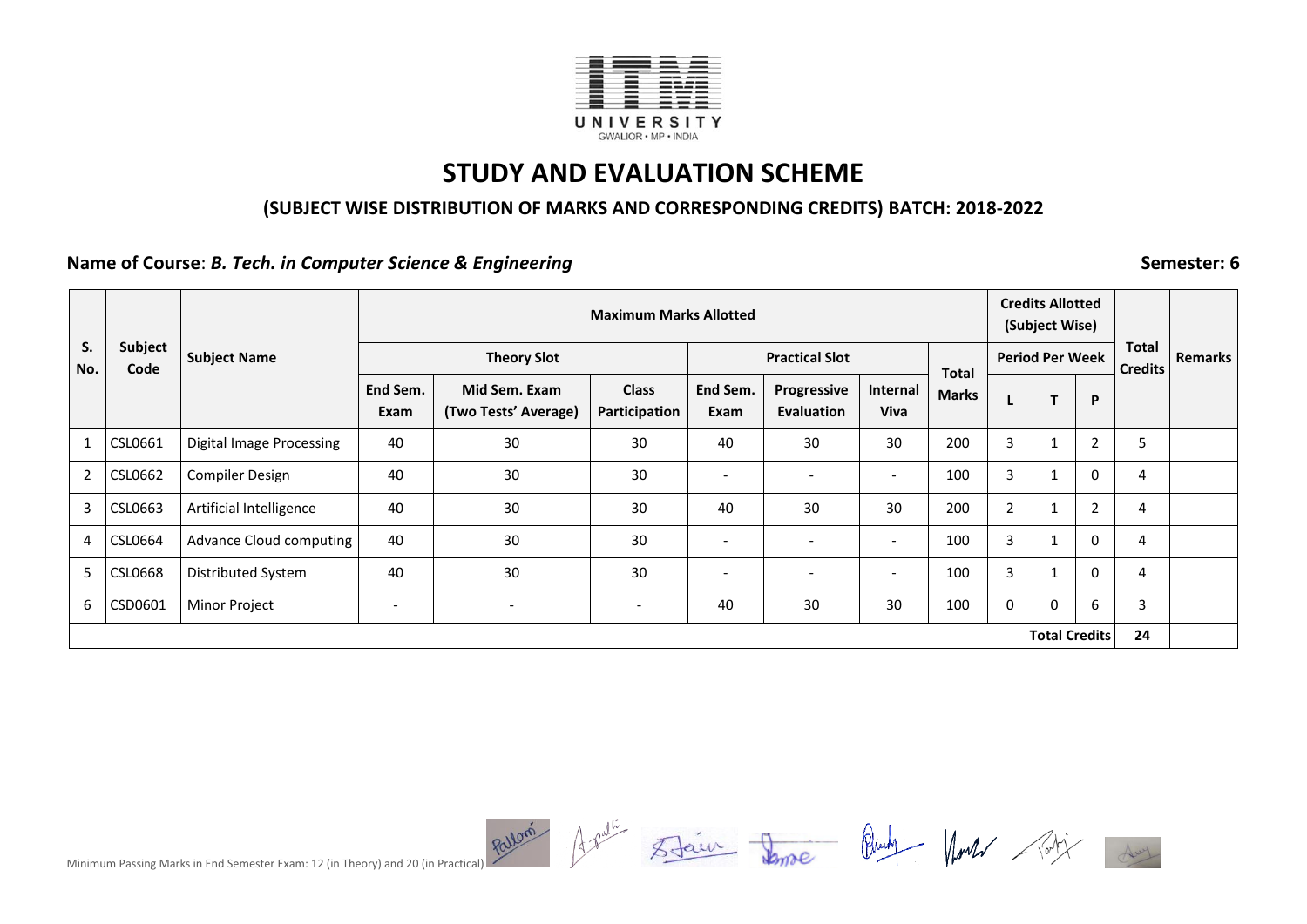

#### **(SUBJECT WISE DISTRIBUTION OF MARKS AND CORRESPONDING CREDITS) BATCH: 2017-2021**

**Name of Course:** *B. Tech. in Computer Science & Engineering* **<b>Semester: 7** Semester: 7

|                |                 |                                             |                          |                                       | <b>Maximum Marks Allotted</b> |                          |                           |                          |                              | <b>Credits Allotted</b><br>(Subject Wise) |                        |             |                                |                |
|----------------|-----------------|---------------------------------------------|--------------------------|---------------------------------------|-------------------------------|--------------------------|---------------------------|--------------------------|------------------------------|-------------------------------------------|------------------------|-------------|--------------------------------|----------------|
| S.<br>No.      | Subject<br>Code | <b>Subject Name</b>                         |                          | <b>Theory Slot</b>                    |                               |                          | <b>Practical Slot</b>     |                          |                              |                                           | <b>Period Per Week</b> |             | <b>Total</b><br><b>Credits</b> | <b>Remarks</b> |
|                |                 |                                             | End Sem.<br>Exam         | Mid Sem. Exam<br>(Two Tests' Average) | <b>Class</b><br>Participation | End Sem.<br>Exam         | Progressive<br>Evaluation | Internal<br><b>Viva</b>  | <b>Total</b><br><b>Marks</b> |                                           | T                      | P           |                                |                |
| 1              | CSL0717         | <b>Digital Image Processing</b>             | 40                       | 30                                    | 30                            | 40                       | 30                        | 30                       | 200                          | 3                                         |                        | 2           | 5                              |                |
| $\overline{2}$ | <b>CSL0722</b>  | Cryptography and<br><b>Network Security</b> | 40                       | 30                                    | 30                            |                          | $\overline{\phantom{a}}$  | $\overline{\phantom{a}}$ | 100                          | 3                                         | 1                      | $\mathbf 0$ | 4                              |                |
| 3              | CSL0763         | Data Warehousing and<br>Data Mining         | 40                       | 30                                    | 30                            |                          | $\overline{\phantom{a}}$  | $\overline{\phantom{a}}$ | 100                          | 3                                         | 1                      | $\mathbf 0$ | 4                              |                |
| 4              |                 | Elective - 1                                | 40                       | 30                                    | 30                            | $\overline{\phantom{a}}$ | $\overline{\phantom{a}}$  | $\overline{a}$           | 100                          | 3                                         | 1                      | $\mathbf 0$ | 4                              |                |
| 5              |                 | Elective - 2                                | 40                       | 30                                    | 30                            | 40                       | 30                        | 30                       | 200                          | 3                                         |                        | 2           | 5                              |                |
| 6              | CSD0702         | <b>Industrial Training</b>                  | $\overline{\phantom{a}}$ | $\overline{\phantom{a}}$              | $\overline{\phantom{a}}$      | 40                       | 30                        | 30                       | 100                          | 0                                         | $\mathbf{0}$           | 4           | $\overline{2}$                 |                |
| 7              | CSD0703         | Major Project - I                           | $\overline{\phantom{a}}$ |                                       | $\overline{\phantom{a}}$      | 40                       | 30                        | 30                       | 100                          | 0                                         | $\Omega$               | 4           | $\overline{2}$                 |                |
|                |                 |                                             |                          |                                       |                               |                          |                           |                          |                              |                                           | <b>Total Credits</b>   |             | 26                             |                |

| List of Elective - 1 Subjects $ (1) *$ CSE0725 – Cloud Computing                    | $(2)$ CSE0753 - Bioinformatics | $(3)$ CSE0774 - Virtual Reality                                                                                             |
|-------------------------------------------------------------------------------------|--------------------------------|-----------------------------------------------------------------------------------------------------------------------------|
| List of Elective - 2 Subjects   (1) CSE0775 - Android-based Application Development |                                | $\left  \frac{2}{2} \right $ CSE0776 - Programming with Python $\left  \right $ (3) CSE0777 - Advanced Database Programming |

**\*Students can opt equivalent online Swayam-NPTEL certification course.**